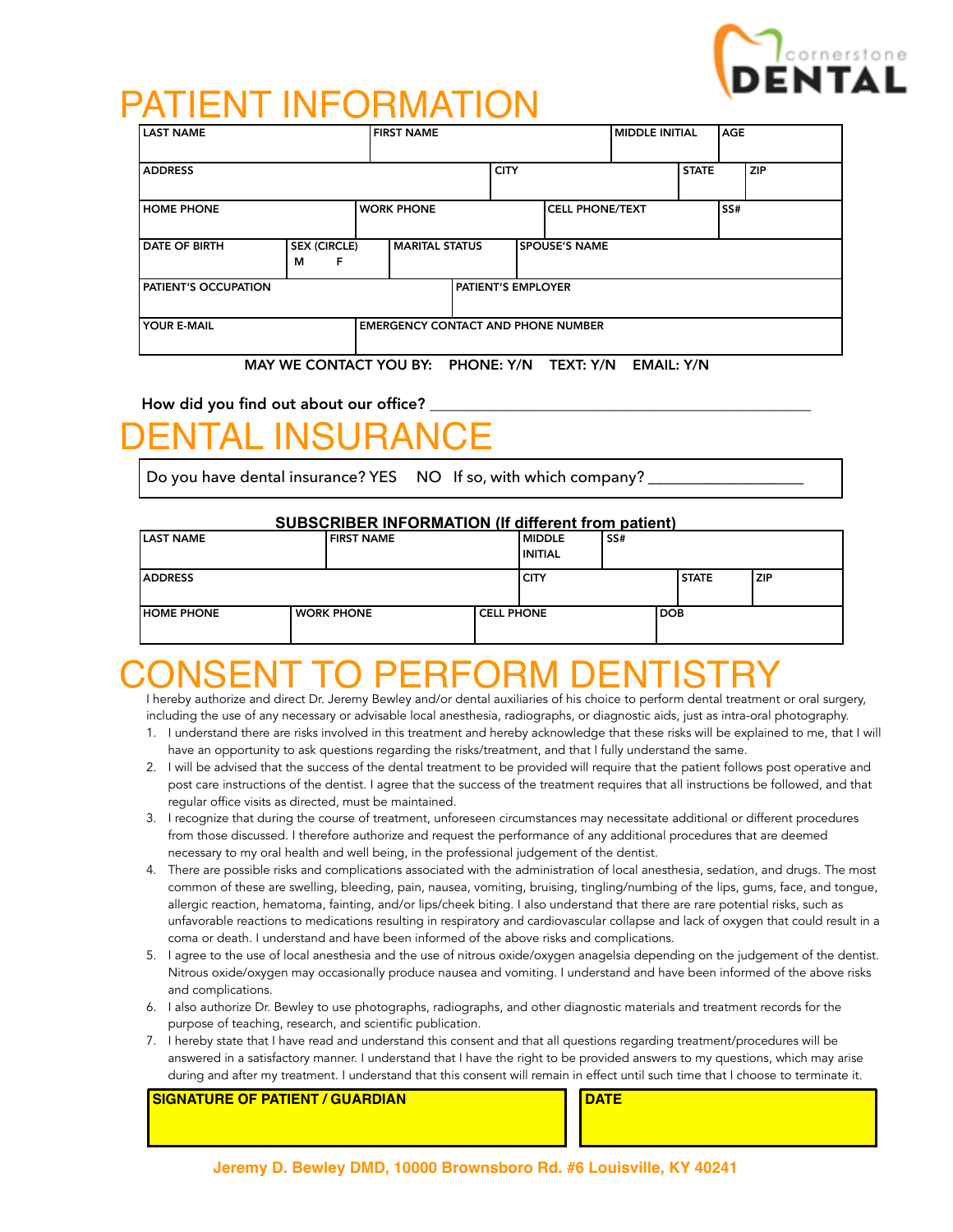# HEALTH HISTORY



Reason for today's visit: \_\_\_\_\_\_\_\_\_\_\_\_\_\_\_\_\_\_\_\_\_\_\_\_\_\_\_\_\_\_\_\_\_\_\_\_\_\_\_\_\_\_\_\_\_\_\_\_\_\_\_

Please list any specific complaints and problems you are currently having:

\_\_\_\_\_\_\_\_\_\_\_\_\_\_\_\_\_\_\_\_\_\_\_\_\_\_\_\_\_\_\_\_\_\_\_\_\_\_\_\_\_\_\_\_\_\_\_\_\_\_\_\_\_\_\_\_\_\_\_\_\_\_\_\_\_\_\_\_\_\_\_\_

\_\_\_\_\_\_\_\_\_\_\_\_\_\_\_\_\_\_\_\_\_\_\_\_\_\_\_\_\_\_\_\_\_\_\_\_\_\_\_\_\_\_\_\_\_\_\_\_\_\_\_\_\_\_\_\_\_\_\_\_\_\_\_\_\_\_\_\_\_\_\_\_

#### DENTAL HISTORY

- 1. Are you having any discomfort at this time?  $Y \Box \neg N \Box$
- 2. If yes, explain:
- 3. Have you ever had any serious trouble associated with previous dental treatment?  $Y \square \quad N \square$
- 4. If yes, explain: \_\_\_\_\_\_\_\_\_\_\_\_\_\_\_\_\_\_\_\_\_\_\_\_\_\_\_\_\_\_\_\_\_\_\_\_\_\_\_\_\_\_\_\_\_\_\_\_\_\_\_\_\_
- 5. Does dental treatment make you nervous? No\_\_\_ Slightly\_\_\_ Extremely\_\_\_
- 6. Date of last dental visit: \_\_\_\_\_\_\_\_\_\_\_\_\_\_\_\_\_\_\_\_\_\_\_\_\_\_\_\_\_\_\_\_\_\_\_\_\_\_\_\_\_\_\_\_\_
- 7. How often do you brush your teeth: \_\_\_\_\_\_\_\_\_\_\_\_\_\_\_\_\_\_\_\_\_\_\_\_\_\_\_\_\_\_\_\_\_\_\_ Toothbrush is : Soft \_\_\_\_ Medium \_\_\_\_ Hard \_\_\_\_
- 8. Do you have any of the following?

| <b>BLEEDING / SORE GUMS</b>          |   | N | <b>ISENSITIVE TO HOT</b>               |   | ΙN |
|--------------------------------------|---|---|----------------------------------------|---|----|
| <b>UNPLEASANT TASTE / BAD BREATH</b> | v | N | <b>ISENSITIVE TO COLD</b>              | v | ΙN |
| <b>BURNING TONGUE / LIPS</b>         |   | N | <b>ISENSITIVE TO SWEETS</b>            | v | ١N |
| <b>FREQUENT BLISTERS LIP/MOUTH</b>   | γ | N | <b>ISENSITIVE TO BITING</b>            | v | ΙN |
| <b>SWELLING / LUMPS IN MOUTH</b>     |   | N | <b>IFOOD GETS CAUGHT BETWEEN TEETH</b> | v | ١N |
| <b>CHEEK / LIP BITING</b>            |   | N | <b>CLENCHING OR GRINDING OF TEETH</b>  |   | ١N |
| <b>CLICKING OR POPPING OF JAW</b>    |   | N | <b>LOOSE TEETH</b>                     | v | lΝ |
| DIFFICULTY OPENING CLOSING JAW       | γ | N | <b>BROKEN OR MISSING FILLINGS</b>      | v | ١N |

#### MEDICAL HISTORY

- 1. My last physical examination was on: \_\_\_\_\_\_\_\_\_\_\_\_\_\_\_\_\_\_\_\_\_\_\_\_\_\_\_\_\_\_\_\_\_\_\_\_\_\_\_\_\_\_\_\_\_ Physician's name: \_\_\_\_\_\_\_\_\_\_\_\_\_\_\_\_\_\_\_\_\_\_\_\_\_\_\_\_ Phone number : \_\_\_\_\_\_\_\_\_\_\_\_\_\_\_\_\_\_\_ 2. Have you had any serious illness within the past 5 years? Y  $\Box$  N  $\Box$
- 3. If yes, explain: \_\_\_\_\_\_\_\_\_\_\_\_\_\_\_\_\_\_\_\_\_\_\_\_\_\_\_\_\_\_\_\_\_\_\_\_\_\_\_\_\_\_\_\_\_\_\_\_\_\_\_\_\_\_\_\_\_\_\_\_\_\_\_\_\_\_
- 4. Have you had any operations or have you been hospitalized within the past 5 years?  $Y \Box \quad N \Box \quad$  If yes, explain:  $\rule{1em}{0.15mm}$
- 5. Do you use tobacco products?  $Y \square N \square$  If so, how much /often? \_\_\_\_\_\_\_\_\_\_\_\_\_\_\_\_
- 6. Do you use alcoholic products?  $Y \Box N \Box$  If so, how much /often? \_\_\_\_\_\_\_\_\_\_\_\_\_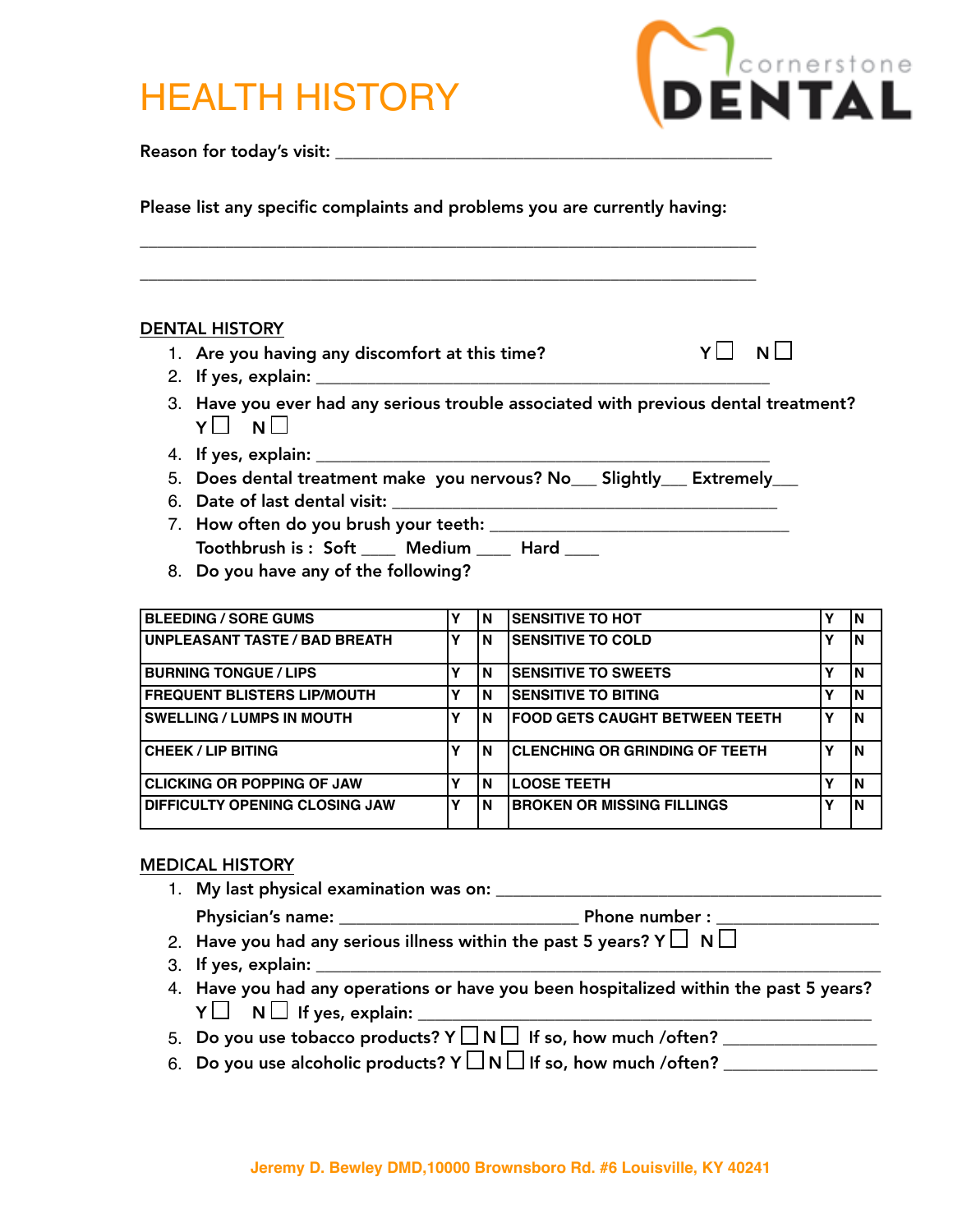- 7. Do you use caffeinated products? (Coffee, Tea, Chocolate) Y  $\Box$  N  $\Box$ If yes, how much/often?
- 8. Has a Physician ever told you that you need to pre-medicate with antibiotics before having dental treatment?  $Y \sqcup N \sqcup$
- 9. Have you had Chemotherapy or Radiation treatment? Y  $\Box$  N  $\Box$
- 10. Did you ever take Aredia, Zometa, Actonel, Fosamax or Boniva? Y  $\Box$  N  $\Box$
- 11. Do you have or have you ever had any of the following? (circle yes or no)

| <b>RHEUMATIC FEVER</b>       | Υ | N | <b>DIABETES</b>                 | ν | N |
|------------------------------|---|---|---------------------------------|---|---|
| <b>MITRAL VALVE PROLAPSE</b> | Y | N | <b>LIVER DISEASE / JAUNDICE</b> | Υ | N |
| <b>HEART TROUBLE</b>         | Υ | N | HEPATITIS A B C (CIRCLE)        | Υ | N |
| HIV/AIDS (CIRCLE)            | Y | N | <b>HEART ATTACK</b>             | Υ | N |
| <b>ARTHRITIS</b>             | Υ | N | <b>HIGH BLOOD PRESSURE</b>      | Y | N |
| <b>ARTIFICIAL JOINTS</b>     | Y | N | <b>HEADACHES</b>                | Υ | N |
| <b>LOW BLOOD PRESSURE</b>    | Y | N | <b>ULCERS</b>                   | ν | N |
| <b>STROKE</b>                | Y | N | <b>STOMACH DISORDERS</b>        | Y | N |
| <b>PACEMAKER</b>             | Y | N | <b>KIDNEY PROBLEMS</b>          | Υ | N |
| <b>SINUS TROUBLE</b>         | Y | N | <b>TUBERCULOSIS</b>             | Y | N |
| <b>ASTHMA</b>                | Υ | N | <b>PERSISTENT COUGH</b>         | Υ | N |
| <b>HIVES</b>                 | Υ | N | <b>COUGH UP BLOOD</b>           | Υ | N |
| <b>FAINTING SPELLS</b>       | Y | N | <b>ANEMIA</b>                   | v | N |
| <b>SEIZURES</b>              | Y | N | <b>CONGENITAL HEART DISEASE</b> | Υ | N |

If yes to any of the above, please explain:

12. Have you had abnormal bleeding associated with previous extractions, surgery or trauma?  $Y \Box N \Box$ 

\_\_\_\_\_\_\_\_\_\_\_\_\_\_\_\_\_\_\_\_\_\_\_\_\_\_\_\_\_\_\_\_\_\_\_\_\_\_\_\_\_\_\_\_\_\_\_\_\_\_\_\_\_\_\_\_\_\_\_\_\_\_\_\_\_\_\_\_\_\_\_\_\_\_\_\_\_\_\_\_\_\_\_

\_\_\_\_\_\_\_\_\_\_\_\_\_\_\_\_\_\_\_\_\_\_\_\_\_\_\_\_\_\_\_\_\_\_\_\_\_\_\_\_\_\_\_\_\_\_\_\_\_\_\_\_\_\_\_\_\_\_\_\_\_\_\_\_\_\_\_\_\_\_\_\_\_\_\_\_\_\_\_\_\_\_\_

- 13. Do you bruise easily?  $Y \square N \square$
- 14. Have you ever required a blood transfusion? Y  $\Box$  N  $\Box$ If yes, explain circumstances and when:
- 15. Is there anything you want to discuss with your dentist in a private atmosphere?  $Y \sqcup N \sqcup$

\_\_\_\_\_\_\_\_\_\_\_\_\_\_\_\_\_\_\_\_\_\_\_\_\_\_\_\_\_\_\_\_\_\_\_\_\_\_\_\_\_\_\_\_\_\_\_\_\_\_\_\_\_\_\_\_\_\_\_\_\_\_\_\_

16. Please list the name and dosage of all medications (Prescription or over the counter) you are currently taking, as well as the condition for which you are being treated.

| <b>MEDICATION</b> | <b>DOSAGE</b> | <b>CONDITION TREATED</b> |
|-------------------|---------------|--------------------------|
|                   |               |                          |
|                   |               |                          |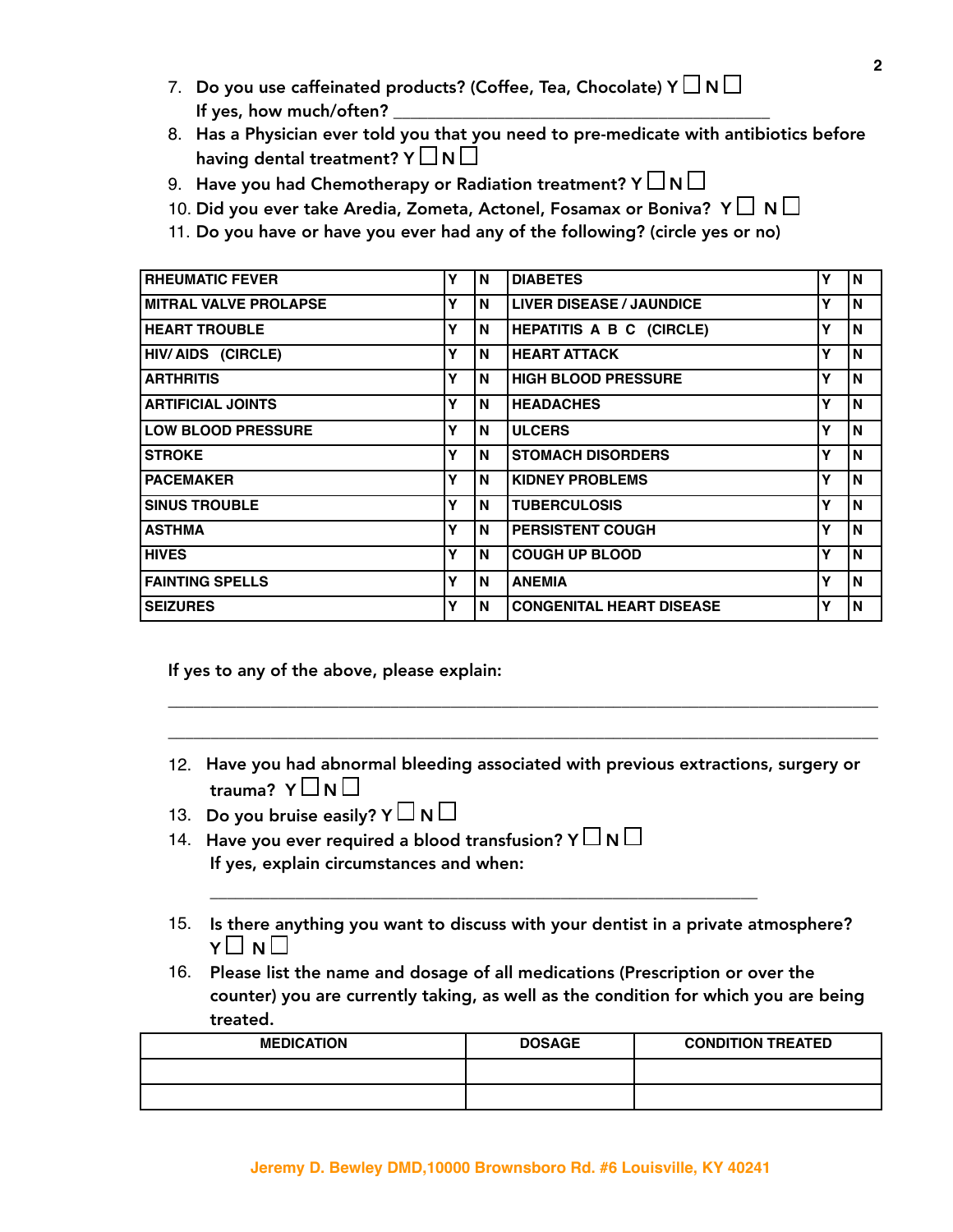#### 17. Do you have any of the following allergies? (circle)

| <b>ASPIRIN</b>                 | ΙN | <b>LOCAL ANESTHETIC</b>  | N |
|--------------------------------|----|--------------------------|---|
| <b>BARBITURATES, SEDATIVES</b> | ΙN | <b>SLEEPING PILLS</b>    | N |
| <b>PENICILLIN</b>              | ΙN | <b>OTHER ANTIBIOTICS</b> | N |
| <b>CODEINE</b>                 | ΙN | <b>OTHER NARCOTICS</b>   | N |
| <b>IODINE</b>                  | ΙN | <b>SULFA DRUGS</b>       | N |
| <b>LATEX</b>                   | ΙN | <b>NO KNOWN ALLERGY</b>  | N |

18. Do you have any other allergy not listed?

- 19. Do you have any other problem or condition not listed above that you think we should know about?
- 20. Are you pregnant?  $Y \square \cap \square$  If yes, due date:
- 21. Are you taking birth control or hormone therapy? Y  $\square$ N  $\square$
- 22. Do you use recreational drugs like Marijuana or Cocaine/ Crack? Y  $\Box$  N  $\Box$
- 23. Did a general dentist refer you to us for specialized treatment? Y  $\Box$  N  $\Box$ If yes, please give us the name and phone number of the referring dentist:

If not, please give us the name and phone number of your previous dentist:

\_\_\_\_\_\_\_\_\_\_\_\_\_\_\_\_\_\_\_\_\_\_\_\_\_\_\_\_\_\_\_\_\_\_\_\_\_\_\_\_\_\_\_\_\_\_\_\_\_\_\_\_\_\_\_\_\_\_\_\_\_\_\_\_\_\_\_\_\_\_\_\_\_\_\_\_

\_\_\_\_\_\_\_\_\_\_\_\_\_\_\_\_\_\_\_\_\_\_\_\_\_\_\_\_\_\_\_\_\_\_\_\_\_\_\_\_\_\_\_\_\_\_\_\_\_\_\_\_\_\_\_\_\_\_\_\_\_\_\_\_\_\_\_\_\_\_\_\_\_\_\_\_

24. List the names of any other specialist you have seen for dental treatment (Oral Surgeon, Endodontist, Periodontist, Orthodontist, etc…)

| <b>NAME OF SPECIALIST</b> | <b>TREATMENT RECEIVED</b> |
|---------------------------|---------------------------|
|                           |                           |
|                           |                           |

To the best of my knowledge, all of the preceding answers are true and correct. If I ever have any changes in my health or change in medication, I will inform the dentist at the next appointment.

| <b>I SIGNATURE OF PATIENT / GUARDIAN</b> | <b>I DATE</b> |
|------------------------------------------|---------------|
| <b>SIGNATURE OF STAFF MEMBER</b>         | <b>IDATE</b>  |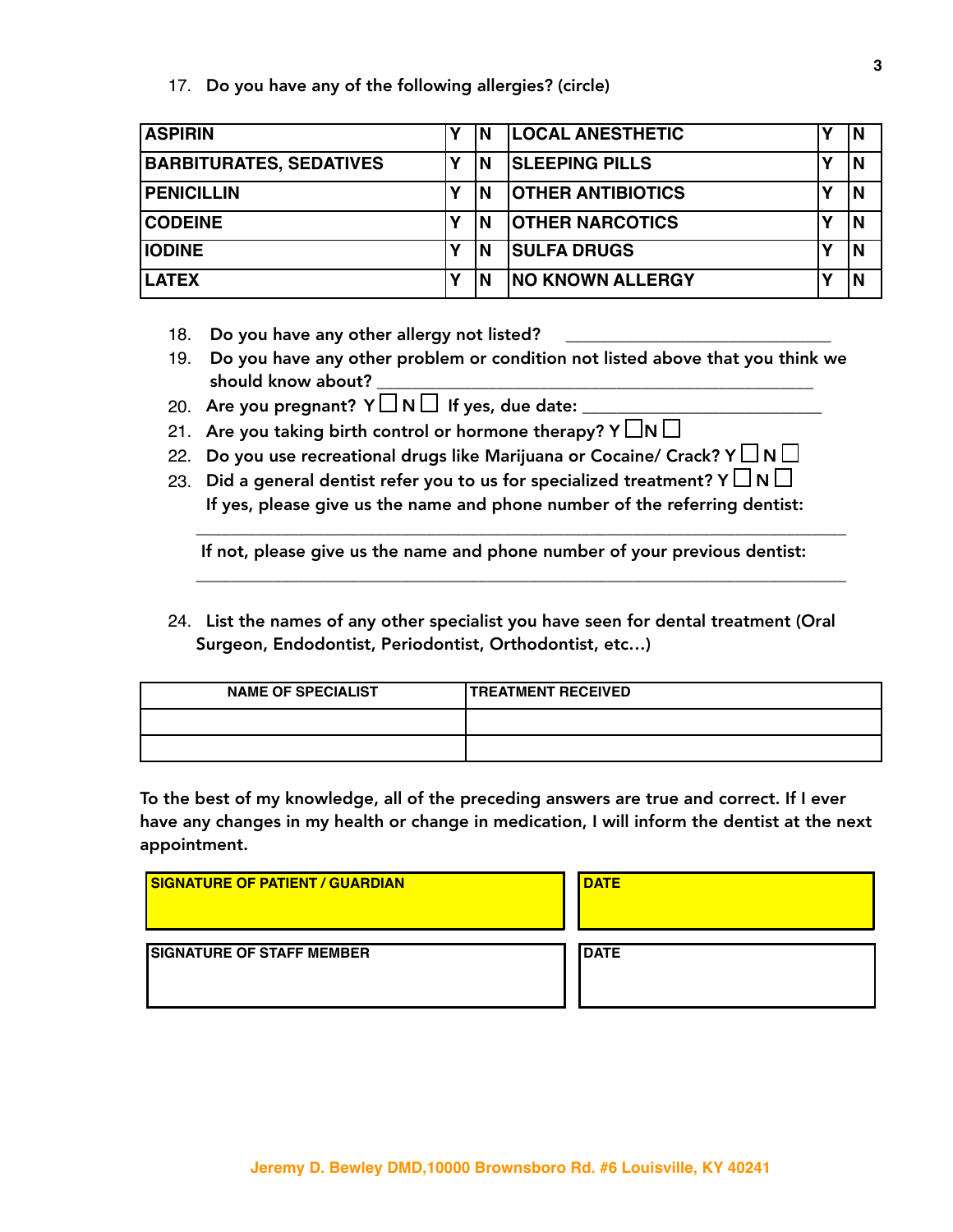

# CONSENT FOR CBCT SCAN

- 1. A CBCT scan, also known as Cone Beam Computerized Tomography, is an x-ray technique that produces a 3D image of your skull, allowing visualization of internal, bony structures in cross section, rather than as overlapping images, normally produced in conventional x-rays. CBCT scans are primarily used to visualize bony structures, such as teeth and jaws, not soft tissue structures, such as your tongue or gums.
- 2. Advantages of a CBCT scan over conventional x-rays: A conventional x-ray of your mouth limited your dentist to 2D visualization. Diagnosis and treatment planning can require a more complete understanding of a complex, 3D anatomy. CBCT examinations provide a wealth of 3D information which may be used when planning for dental implants, surgical extractions, maxillofacial surgery, and advanced dental restorative procedures, and evaluation of the paranasal sinuses. Benefits of CBCT scans include: higher accuracy when planning implant placement surgery, greater chance for diagnosing conditions such as vertical root fractures that can be missed on conventional x-ray films, greater chance of providing images and information which could result in the patient avoiding unnecessary dental treatment, better diagnosis of third molar (wisdom teeth) positioning, in proximity to vital structures, such as nerves and blood vessels prior to removal, and lastly enhanced ability for the dentist to see what needs to be done *before* treatment is started.
- 3. Radiation: CBCT scans, like conventional x-rays, expose you to radiation. In the office of Dr. Jeremy Bewley, the dose of radiation used for CBCT examinations is carefully controlled to ensure the smallest possible amount is used that will still give a useful result. The dosage per scan is approximate to ionizing radiation received on a flight from the USA to Australia.
- 4. Pregnancy: Women who are pregnant should not undergo a CBCT scan due to the potential danger to the fetus. Please tell the dentist if you are pregnant or planning to become pregnant.
- 5. Diagnosis of non-dental conditions: While parts of your anatomy beyond your mouth and jaw may be evident from the scan, your dentist may not be qualified to diagnose conditions that may be present in those areas. If abnormalities, asymmetries, or common pathologic conditions are noted upon the CBCT scan, it may become necessary to send the scan to an Oral and Maxillofacial Radiologist for further diagnosis. However, by signing this form, you are acknowledging that your dentist may not be qualified to diagnose all conditions that may be present, and that his/her liability only extends to the limits of the dental purpose of the scan and its interpretation for that purpose. We are not responsible for interpretation or evaluation of the scan, but are only providing the scan for the evaluation at your dental office. Should referral to an Oral or Maxillofacial Radiologist or other qualified professional for review be necessary, you acknowledge that any costs associated with this separate review are your responsibility.

I, being, 18 years or older, certify that I have read the above statement. I understand the procedure to be used and its benefits, risks, and alternatives. I have been given the opportunity to have my questions answered and accept the risks of the CBCT scanning procedure, as described above. I therefore give my consent to have Dr. Bewley, and/or his staff, as he may designate, perform a CBCT scan.

| <b>ISIGNATURE OF PATIENT / GUARDIAN</b> | <b>IDATE</b> |
|-----------------------------------------|--------------|
| <b>I SIGNATURE OF STAFF MEMBER</b>      | <b>IDATE</b> |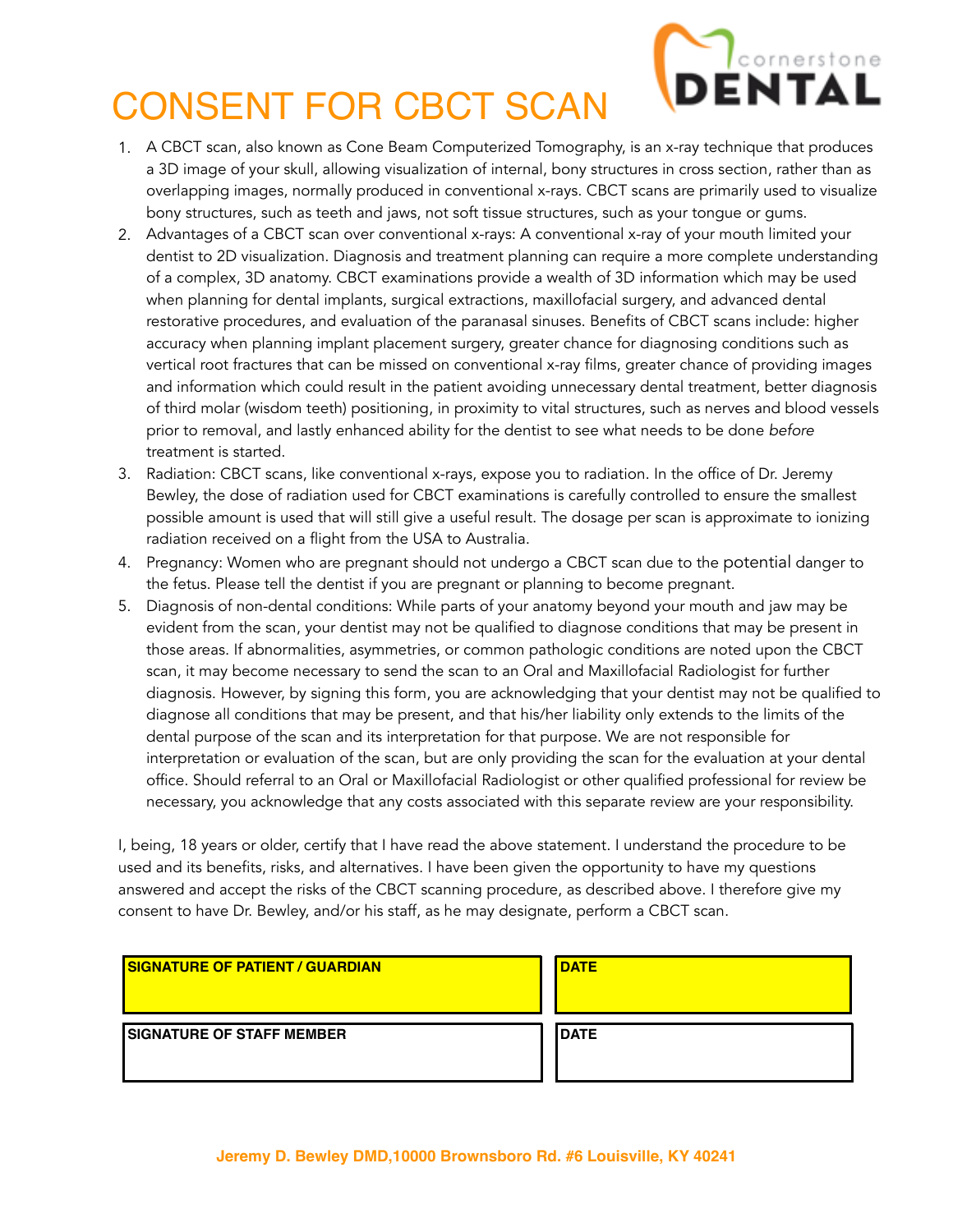

Jeremy D. Bewley, DMD 10000 Brownsboro Rd. Suite #6 Louisville, KY 40241 Phone: 502-244-4474 Fax: 502-271-5490 cornerstonedentalky@gmail.com

## RELEASE OF DENTAL RECORDS

To Whom It May Concern:

For the purpose of patient care, I give permission for my records to be released from the office listed below to Jeremy Bewley, DMD.

(Please provide former dentist's information below.)

I understand that the specific type of information to be released includes a detailed report of examinations, treatment provided, x-rays, photographs, and any other dental records that pertain to me.

\_\_\_\_\_\_\_\_\_\_\_\_\_\_\_\_\_\_\_\_\_\_\_\_\_\_\_\_\_\_\_\_\_\_\_\_\_\_\_\_\_\_\_\_\_\_\_\_\_\_\_\_\_\_\_\_\_\_\_\_\_\_\_\_\_\_\_\_\_\_\_\_\_\_\_\_\_\_\_\_\_\_\_\_\_

\_\_\_\_\_\_\_\_\_\_\_\_\_\_\_\_\_\_\_\_\_\_\_\_\_\_\_\_\_\_\_\_\_\_\_\_\_\_\_\_\_\_\_\_\_\_\_\_\_\_\_\_\_\_\_\_\_\_\_\_\_\_\_\_\_\_\_\_\_\_\_\_\_\_\_\_\_\_\_\_\_\_\_\_\_

\_\_\_\_\_\_\_\_\_\_\_\_\_\_\_\_\_\_\_\_\_\_\_\_\_\_\_\_\_\_\_\_\_\_\_\_\_\_\_\_\_\_\_\_\_\_\_\_\_\_\_\_\_\_\_\_\_\_\_\_\_\_\_\_\_\_\_\_\_\_\_\_\_\_\_\_\_\_\_\_\_\_\_\_\_

This consent is effective until I give notice otherwise to Cornerstone Dental.

\*When possible, please e-mail records. If unable, then fax is okay. Thank you!\*

| <b>PATIENT NAME (PLEASE PRINT)</b>     | <b>IDOB</b> |
|----------------------------------------|-------------|
| <b>SIGNATURE OF PATIENT / GUARDIAN</b> | <b>DATE</b> |